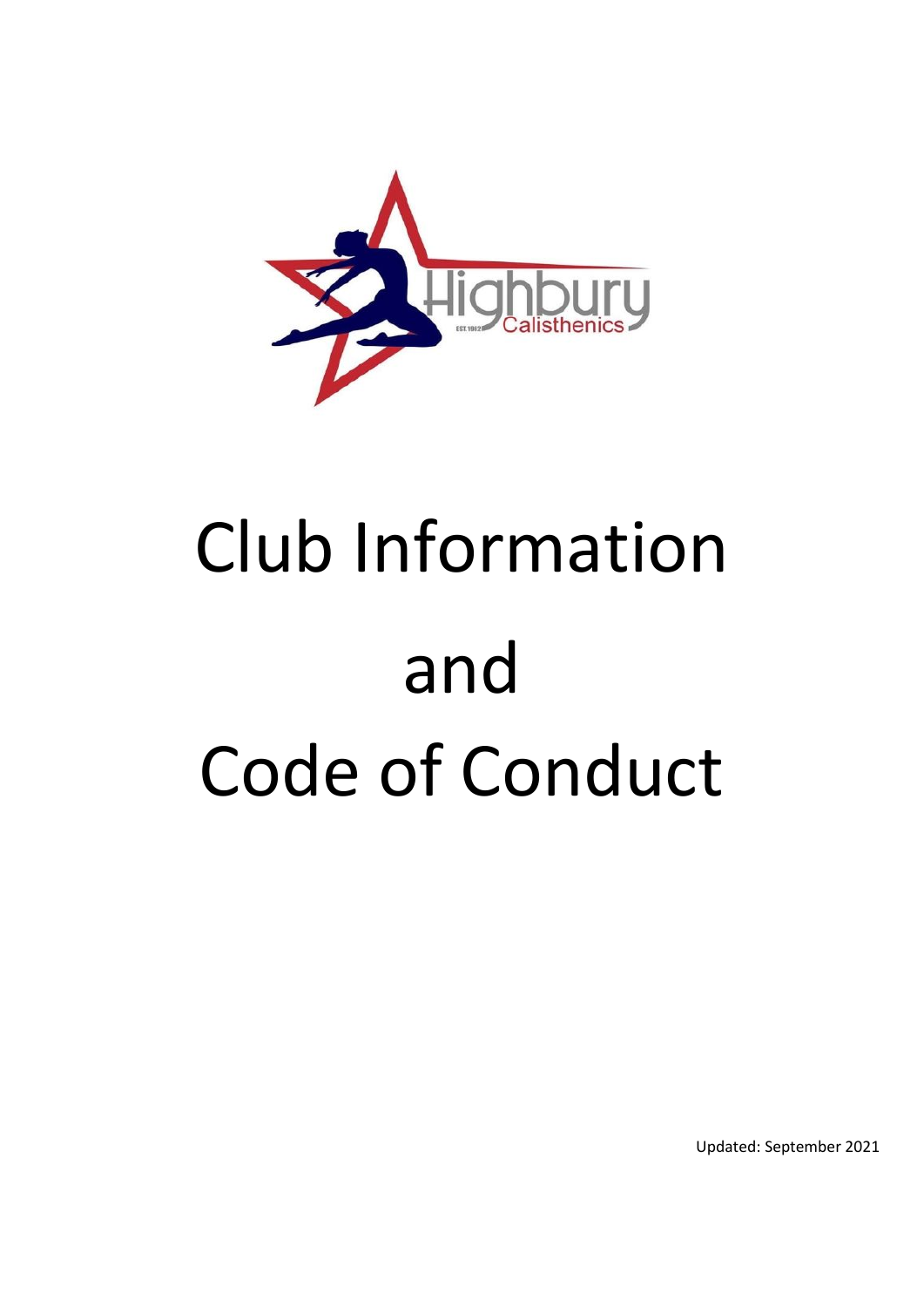#### **Table of Contents**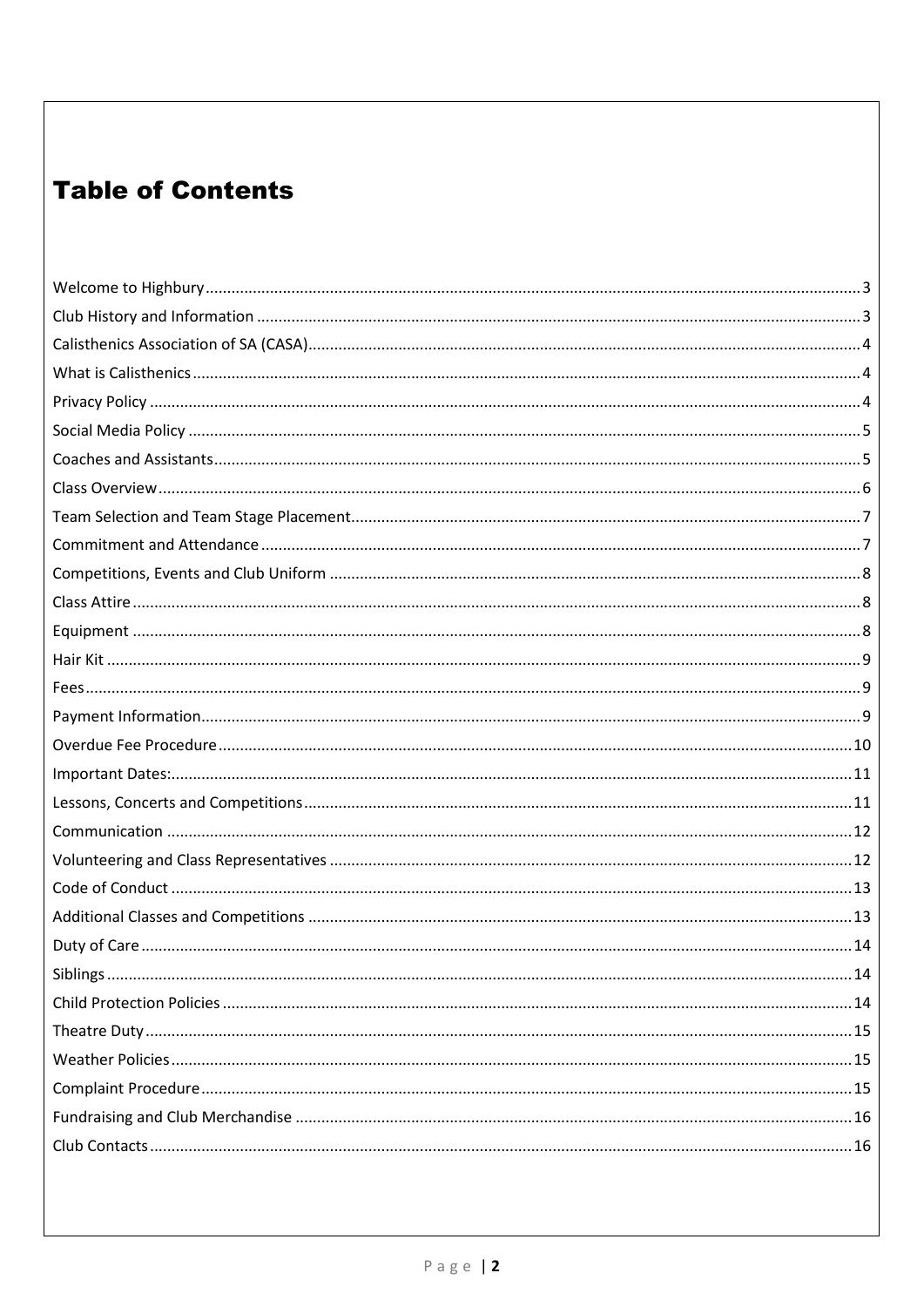Please read the Highbury Calisthenics Inc. Club Information and Code of Conduct information carefully as some of our terms and conditions have recently changed

# Welcome to Highbury

<span id="page-2-0"></span>We wish to welcome you and your family to Highbury Calisthenics Inc. and look forward to getting to know you and your child as they embark on their calisthenics journey! This book contains a lot of useful and helpful information about the club. Don't hesitate to contact your coach, team manager, or a committee member should you have any further questions or wish to provide us with any feedback.

# Club History and Information

<span id="page-2-1"></span>Highbury Calisthenics Inc. was originally established as the Holden Hill Calisthenics Club in 1982, the club held classes at the Holden Hill North Primary School until moving to its current location. For this reason, the club changed its name in 2000 to reflect the location change.

Our club is run by a Committee of Management where all members are encouraged to have a say in the way the club operates.

At Highbury we are lucky to have many talented and dedicated coaches who are all fully qualified and accredited by the Australian coaching council.

Our aim at Highbury is to provide an inclusive, safe and fun environment encouraging members to build confidence, gain skills, improve fitness and make long lasting friendships.

As a club run by its members, we encourage all families to participate and support the club whether it is by being on the committee, volunteering in a team support position or helping with fundraising.

Our Clubs AGM is held in October each year. Dates will be confirmed and advised accordingly.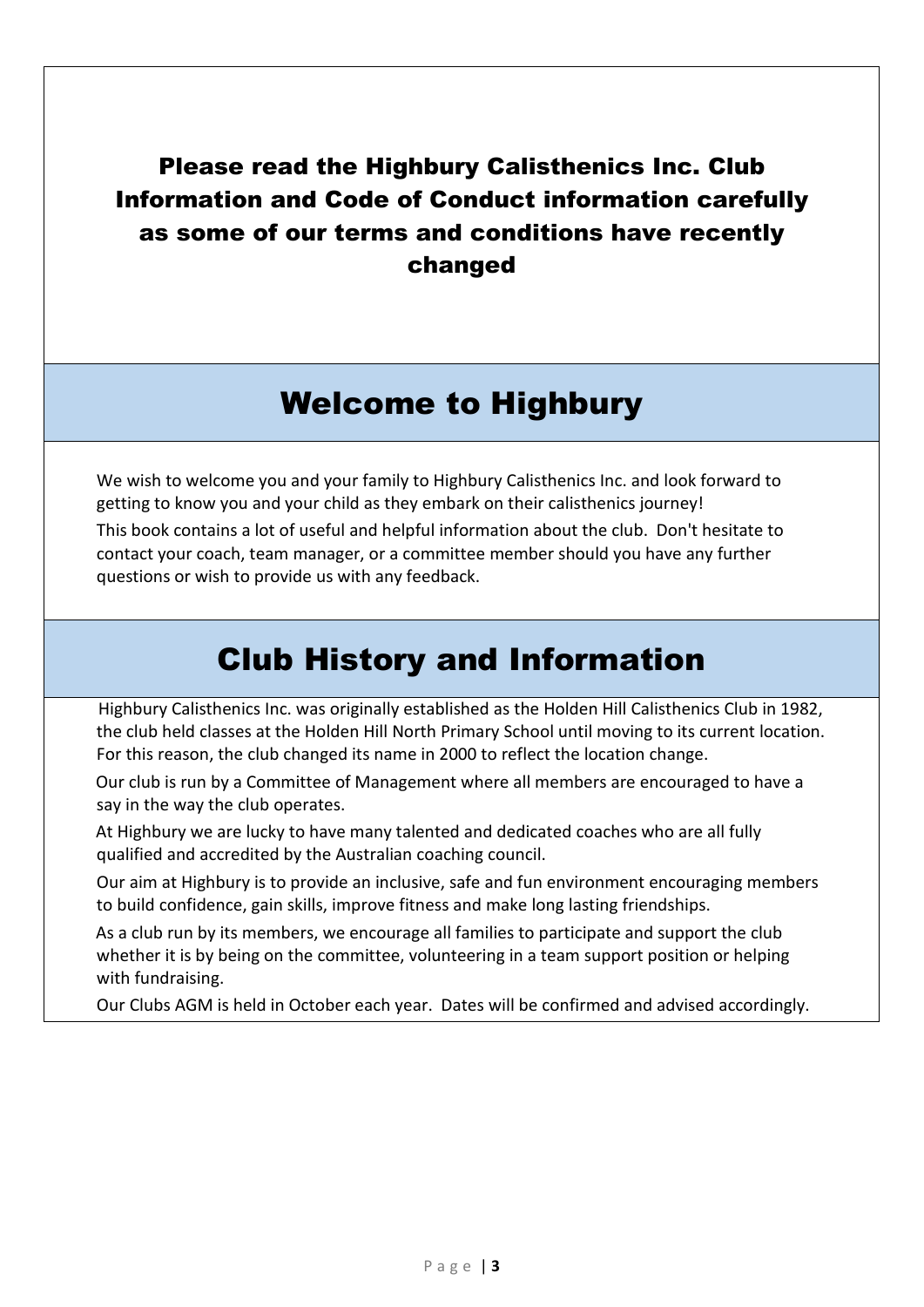# Calisthenics Association of SA (CASA)

<span id="page-3-0"></span>Our club is affiliated with the Calisthenics Association of SA (CASA). CASA is the state body responsible for the development and promotion of calisthenics in South Australia. As affiliated members our club complies with all CASA policies, procedures and guidelines. You can refer to the CASA website at any time [http://www.calisthenicssa.com.au](http://www.calisthenicssa.com.au/)

Every member of our club must be registered with CASA in order to be covered by Personal Accident and Public Liability Insurance. Registration with CASA is a yearly fee, which covers participants at class, competitions, club concerts and other club run events. This registration fee is non-refundable.

Registration Fees are detailed in the New Members Information and the Welcome Back information handed out each year.

# What is Calisthenics

<span id="page-3-1"></span>Calisthenics is a uniquely Australian team sport. Often called "The Artistic Sport", Calisthenics combines controlled exercise and gymnastics; apparatus technique with rods and clubs; marching; singing and dancing (ballet, folk and modern dance), which is choreographed and set to music.

Offering the best of sport and art, Calisthenics originated in Victoria from the earlier known physical culture, which was used at the time of the Gold Rush, as an activity to keep city dwellers fit.

The word Calisthenics, comes from the Greek words 'kallos' for beauty and 'sthenos' for strength. The sport aims to achieve those physical attributes, while encouraging the social development of participants through teamwork and friendship.

Calisthenics promotes a healthy body and a healthy mind. Being part of a team develops selfdiscipline, teamwork, commitment, responsibility, self-esteem and lasting friendships. The combination of movement and performance skills provides fitness, coordination, rhythm, grace, deportment and confidence.

## Privacy Policy

<span id="page-3-2"></span>Highbury Calisthenics Inc. require member's personal details for registration purposes only. The information collected is protected under the privacy act and will be treated accordingly.

The medical information given to the club, will be kept in case of any medical emergency.

It is against our club policy to post or upload any photos taken during lessons, competitions or any other club run event to the internet, without permission of those involved. This includes, but not limited to – Facebook, Instagram, Twitter, You Tube, Tumblr etc.

All members need to sign a photo, image and video release each year at Highbury Calisthenics Inc. This gives the club opportunity to use selected photos in advertising and social media.

Parents and family members are strictly prohibited from taking photos or video during competitions at the Royalty Theatre.

Competition DVD's are available for purchase from a professional videographer during competitions.

**Please note: You may retract your consent for this publications and internet section at any time, however, it must be done so by writing, addressed to the Club President.**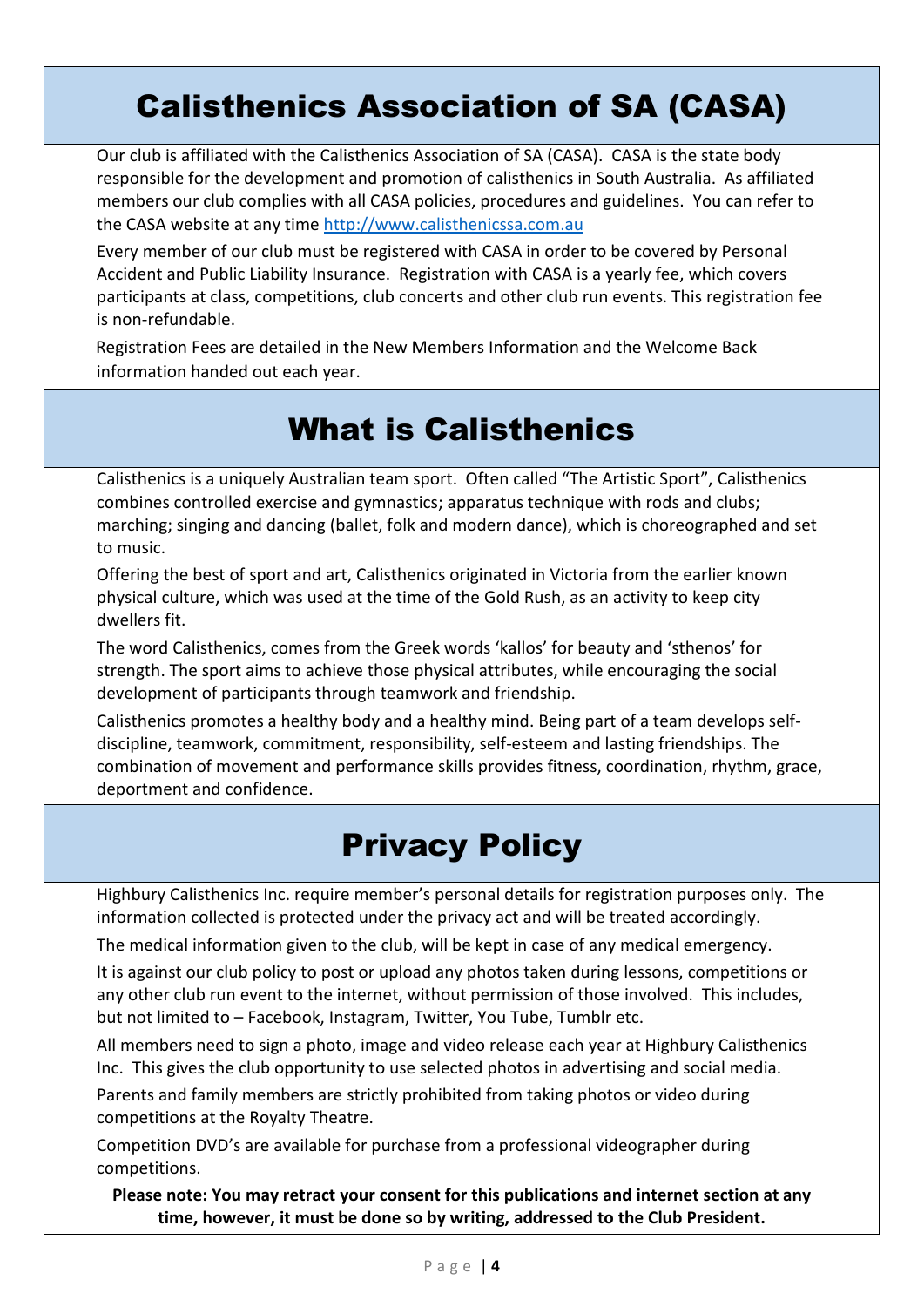# Social Media Policy

<span id="page-4-0"></span>Social media is used at Highbury to communicate with members and share information.

It has become an increasing problem in many sporting bodies where incidents of online discussions and posting of online content have caused distress to individuals or groups of members. In response Highbury expects members to be **RESPECTFUL AND COURTEOUS** in all social media communications relating to calisthenics. Think before you post a comment or respond to someone online and ensure that all communication is acceptable. Your comments may impact negatively on you and Highbury. Please also seek parental permission before posting pictures of another child on personal social media.

<span id="page-4-1"></span>Inappropriate communication will be referred to the committee for review.

## Coaches and Assistants

All coaches are fully trained, qualified to Level 1 and registered with the Calisthenics Association of South Australia. Coaches are continually updating their skills.

<span id="page-4-2"></span>More details on Coaches and Assistants are detailed on our facebook page.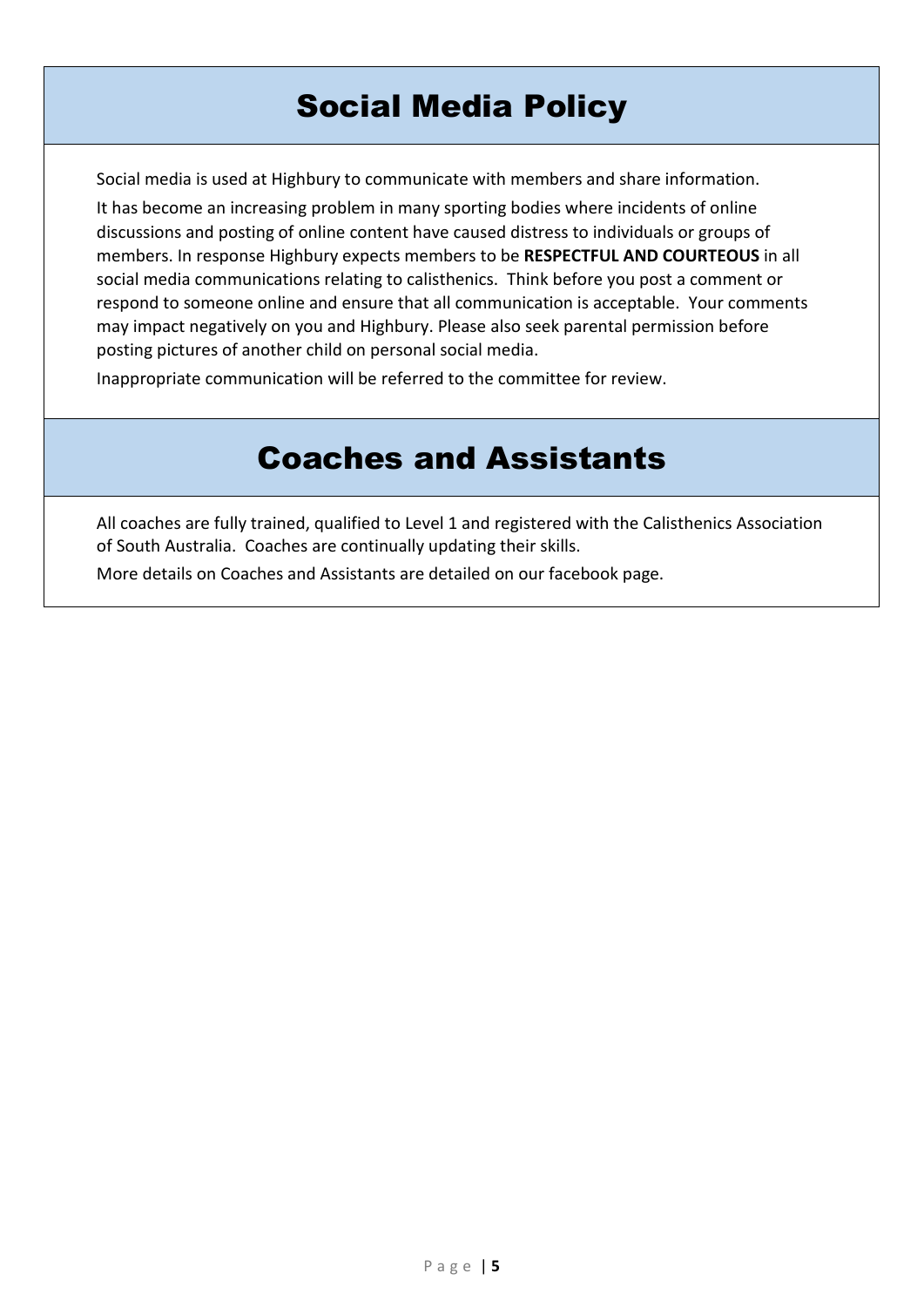<span id="page-5-0"></span>

| <b>Class Overview</b>                                                                                                                                                                                          |                    |                                                                                                                                                                                                                                                                                                                                                                 |  |  |
|----------------------------------------------------------------------------------------------------------------------------------------------------------------------------------------------------------------|--------------------|-----------------------------------------------------------------------------------------------------------------------------------------------------------------------------------------------------------------------------------------------------------------------------------------------------------------------------------------------------------------|--|--|
| Our classes are designed to provide an environment that is suitable for all participants, no<br>matter their age or ability and all items are choreographed to music at an age and skill<br>appropriate level; |                    |                                                                                                                                                                                                                                                                                                                                                                 |  |  |
|                                                                                                                                                                                                                |                    | Figure March: Competitors display marching techniques and patterns while highlighting<br>good deportment and teamwork.                                                                                                                                                                                                                                          |  |  |
|                                                                                                                                                                                                                |                    | Free Exercises: Mixed between traditional calisthenics moves such as lunges, squats, arm<br>raises and gymnastics style movements such as handstands, backbends,<br>walkovers etc. Great Flexibility and Control make this an exciting routine.                                                                                                                 |  |  |
|                                                                                                                                                                                                                | Rods:              | The Rod itself is a length of metal the size depends on each competitor and<br>is worked out by measuring from the centre of the chest to the end of the<br>middle finger. Competitors use the rod to demonstrate flexible body and<br>leg movements whilst twirling and twisting the rod, much like twirling a<br>baton but no throwing is involved.           |  |  |
|                                                                                                                                                                                                                |                    | Club Swinging: Competitors swing two wooden clubs in unison with perfect rhythm to<br>music, advanced routines include moving through various patterns and<br>executing leg movements.                                                                                                                                                                          |  |  |
|                                                                                                                                                                                                                | <b>Aesthetics:</b> | Aesthetics exercises are a graceful form of dance, much like Ballet, where<br>the competitors wear a long flowing skirt and tell a story using a variety of<br>facial and body expressions. Moves should be soft and flowing but should<br>also maintain poise, strength and flexibility.                                                                       |  |  |
|                                                                                                                                                                                                                | <b>Fancy Item:</b> | This is on a rotation basis and changes every year adding variety to the<br>performance. From Song and Dance, Song and Action, Folk Dance,<br>Rhythmical Interpretation, Rhythmical Aesthetic and Calisthenics Review.<br>Any of these variations of the Fancy Item still combines a combination of<br>dance and is always a fun and very entertaining routine. |  |  |
|                                                                                                                                                                                                                |                    | <b>Tinies</b>                                                                                                                                                                                                                                                                                                                                                   |  |  |
| Aged 7 years and under as at 31 December of the calisthenics year                                                                                                                                              |                    |                                                                                                                                                                                                                                                                                                                                                                 |  |  |
| Tinies perform three items being march, exercises and fancy item.                                                                                                                                              |                    |                                                                                                                                                                                                                                                                                                                                                                 |  |  |
|                                                                                                                                                                                                                |                    | A fourth item may be offered for 5-7 years being rods.<br><b>Sub-Juniors</b>                                                                                                                                                                                                                                                                                    |  |  |
| Aged 10 years and under as at 31 December of the calisthenics year                                                                                                                                             |                    |                                                                                                                                                                                                                                                                                                                                                                 |  |  |
| Six items offered are march, exercises, rods, clubs, aesthetic and fancy item                                                                                                                                  |                    |                                                                                                                                                                                                                                                                                                                                                                 |  |  |
|                                                                                                                                                                                                                |                    | <b>Juniors</b>                                                                                                                                                                                                                                                                                                                                                  |  |  |
| Aged 13 years and under as at 31 December of the calisthenics year                                                                                                                                             |                    |                                                                                                                                                                                                                                                                                                                                                                 |  |  |
| Six items offered are march, exercises, rods, clubs, aesthetic and fancy item                                                                                                                                  |                    |                                                                                                                                                                                                                                                                                                                                                                 |  |  |
|                                                                                                                                                                                                                |                    | <b>Intermediates</b>                                                                                                                                                                                                                                                                                                                                            |  |  |
| Aged 17 years and under as at 31 December of the calisthenics year<br>Six items offered are march, exercises, rods, clubs, aesthetic and fancy item                                                            |                    |                                                                                                                                                                                                                                                                                                                                                                 |  |  |
| <b>Seniors</b>                                                                                                                                                                                                 |                    |                                                                                                                                                                                                                                                                                                                                                                 |  |  |
| Aged 18 years and over as at 31 December of the calisthenics year<br>Six items offered are march, exercises, rods, clubs, aesthetic and fancy item                                                             |                    |                                                                                                                                                                                                                                                                                                                                                                 |  |  |
|                                                                                                                                                                                                                |                    |                                                                                                                                                                                                                                                                                                                                                                 |  |  |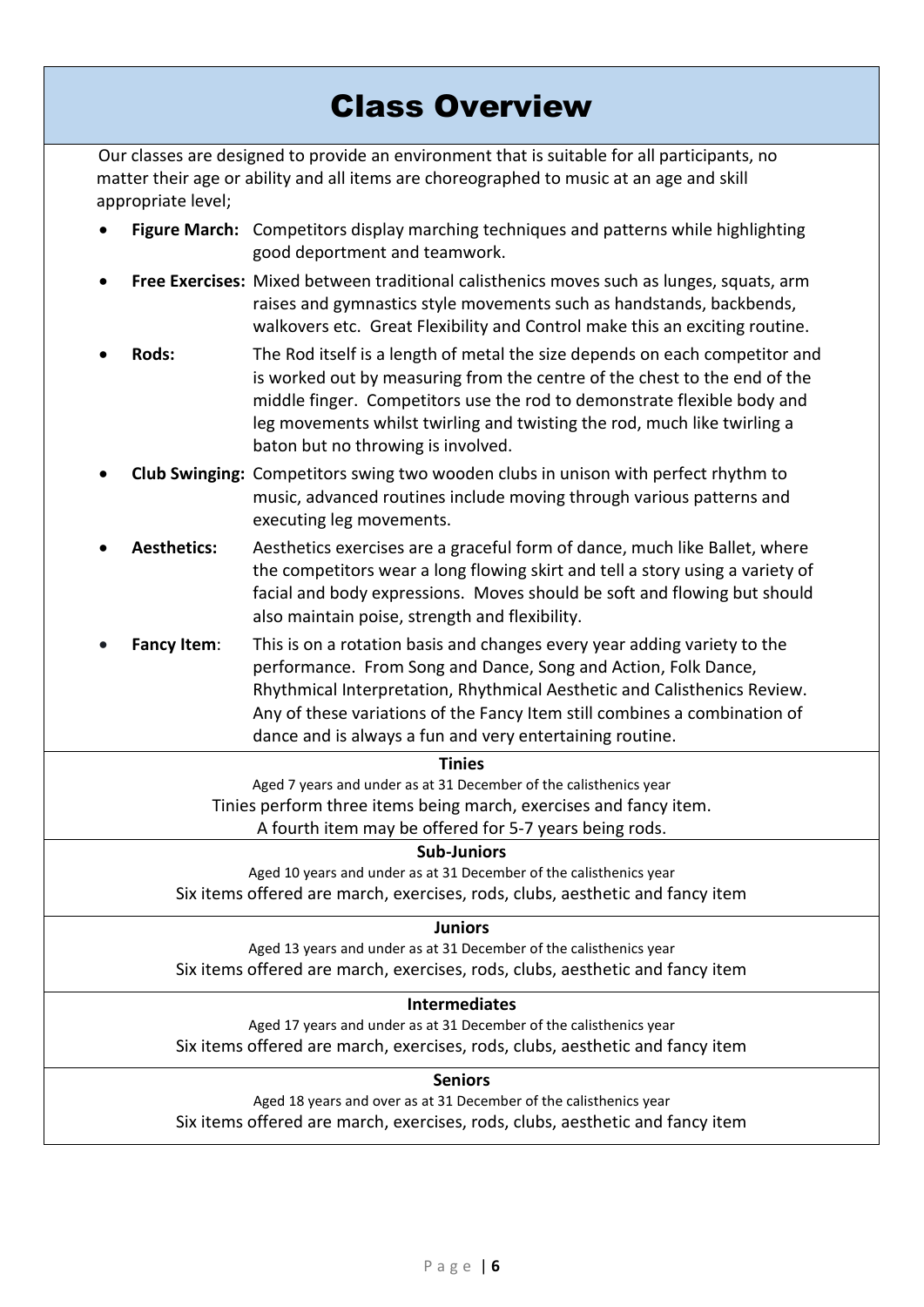# Team Selection and Team Stage Placement

Calisthenics is a team sport and every team member's participation, is vital to the overall result achieved.

As in all teams, each individual member has the ability to contribute and bring various qualities to the team performance. The coach of the team is best placed to identify these components and comprise the best possible team to achieve the best overall performance. Team selection is therefore the exclusive privilege of the coaches, with assistance from our coach coordinator or an alternative representative from time to time.

Questions regarding how individual participants may improve their skill level are encouraged, and should be addressed to the coaches and/or coach coordinator or the alternative representative from time to time.

# Commitment and Attendance

<span id="page-6-0"></span>Lesson times, venues and fees are explained in more detail in the New Members Information and the Welcome Back information handed out each year

#### **Attendance and Warm Up**

Calisthenics is a team sport, so it is important that all members attend every class for the year. Punctuality is also important. Please arrive 15mins prior to the scheduled commencement class time to warm up and be ready to start the class at the allocated time. Warm up techniques are demonstrated in class.

- All girls are expected to attend all lessons, as well as compulsory competitions and club events.
- Attendance is vital to a team's progress and success, especially during the lead up to competitions. We appreciate every effort to attend all trainings punctually. Please advise your team manager of any known absence. Compassionate and emergency circumstances are understandable and taken into account.
- A doctor's certificate is required for any illness or injury that prevents a member from participating in lesson for FOUR or more consecutive weeks. Please make your coach aware of any issues so work can be modified appropriately as to not exacerbate an injury.
- Class rolls are marked at the start of every lesson. Please make sure you arrive 15 minutes before your lesson time, ready to warm up. This is a vital part of the lesson to ensure you are adequately stretched for class, aiding in injury prevention.
- We encourage everyone to participate in other sports and activities outside of calisthenics. Please choose wisely so that you can be 100% committed to all activities you (your child) take on.
- We aim to encourage successful team work, and good sportsmanship at all times. Remember you are representing Highbury Calisthenics Inc. and your behaviour and attitude should reflect this at all times.

Children are easily distracted when parents/guardians/siblings are in the room during lesson, so much like a school environment, we kindly ask everyone to please wait outside during the lesson time.

If your lessons are at the Hope Valley Institute, you're welcome to stay in our parent's area which we use for costuming and general use. There is also a nearby playground you can use for siblings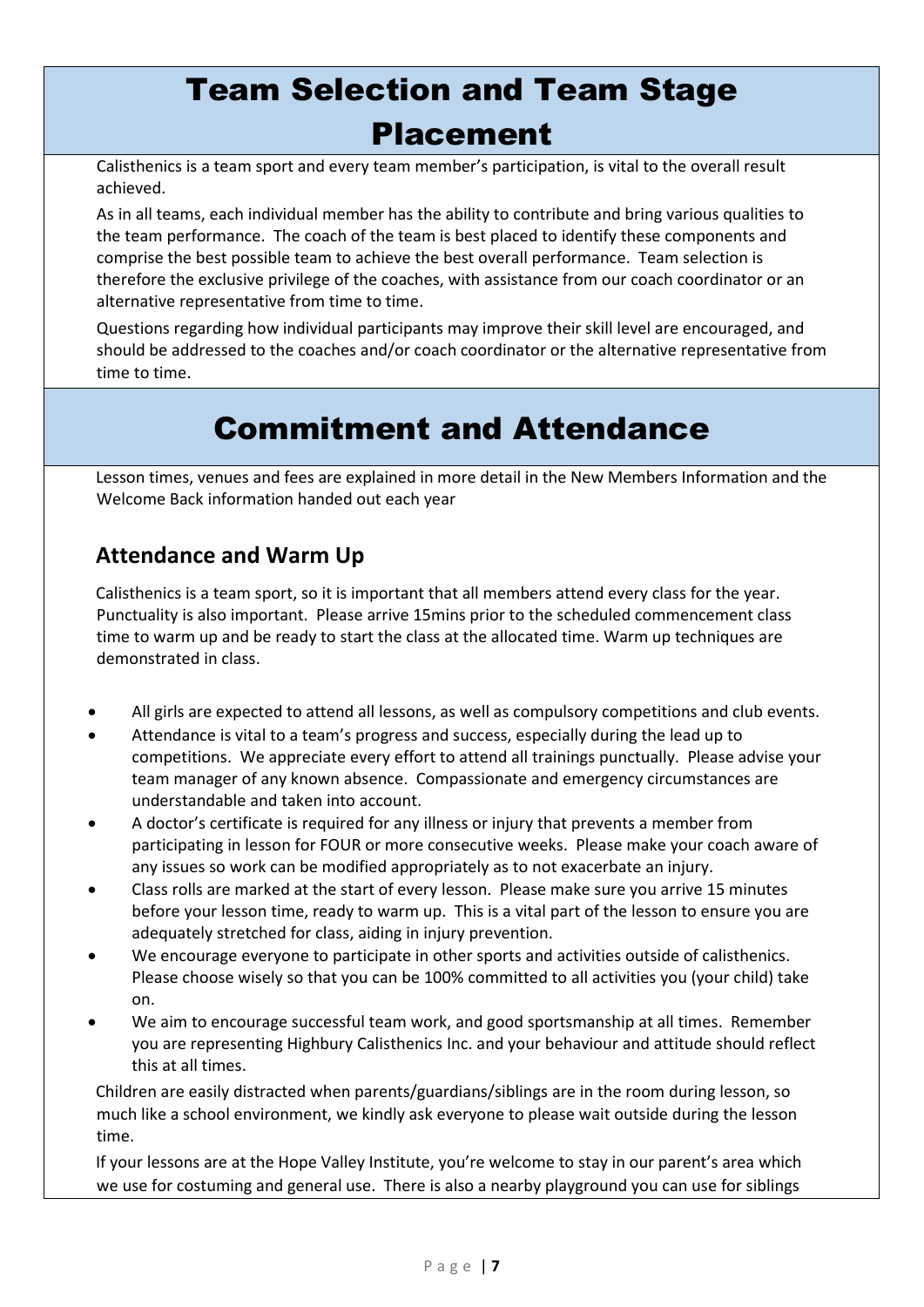whilst lessons are on. Please take care and respect these areas, and leave them clean and tidy when you leave.

# <span id="page-7-0"></span>Competitions, Events and Club Uniform

It is **compulsory** for your child/ren to attend all our club events and competitions as part of the commitment and registration process at Highbury Calisthenics Inc.

A more detailed annual planning calendar will be available from your Coach and/or team manager when dates are confirmed. Please make sure you read ALL club communication however transmitted.

The club has a tracksuit which is compulsory for competitions. All Sub Juniors, Juniors, Intermediates and Seniors are required to purchase the compulsory club tracksuit items being the jacket and leggings. Tines are welcome to purchase these items however this is not compulsory as jackets will be loaned to all Tinies for use at Competitions.

<span id="page-7-1"></span>Your Coach and/or team manager will advise what you will need for concerts and competitions including instructions regarding tanning, hair and makeup closer to the time.

# Class Attire

Members are expected to come to class dressed appropriately, with correct equipment ready to start on time. Please note for safety reasons, baggy or loose clothing will not be permitted. All attire is at the discretion of the coach.

**For Class:**

- leotard (black)
- tights/leggings (optional, but must be footless) or bike shorts
- crossover / fitted top (optional, but must not be loose)
- hair in a neat bun
- bring a water bottle
- rods, clubs and aesthetic skirt each week if required
- minimal to no jewellery

#### Equipment

<span id="page-7-2"></span>Equipment may be required for training and performances, such as:

- a rod
- a pair of clubs
- an aesthetic skirt

<span id="page-7-3"></span>All equipment is sized at the beginning of the calisthenics year by the coaches but is required to be purchased at additional cost to the individual (a competition rod is included in fees). Where possible 2nd hand equipment will be made available. Guidance will be provided by the Coach/team manager on where to purchase.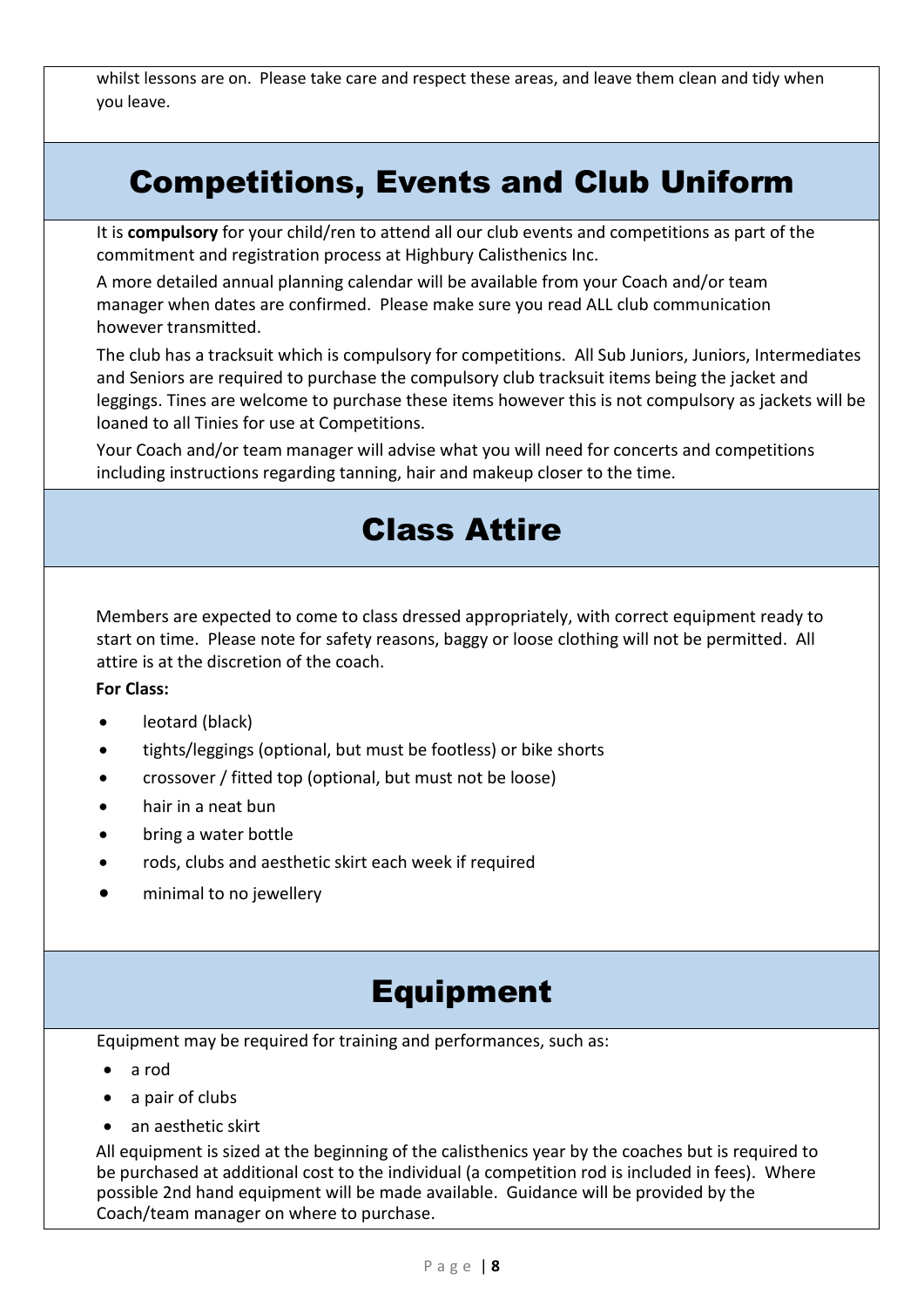# Hair Kit

A hair kit contained in a small box is also worth while creating to take to concerts and competitions. A list of common inclusions are:

- hair brush
- teasing Hair Brush
- tail comb
- hair bands
- hair nets (not bun nets)
- gel
- hairspray
- <span id="page-8-0"></span>• bobby pins

# Fees

Refer to the New Members Information or the Welcome Back information handed out each year for detailed information about the fees.

## Payment Information

<span id="page-8-1"></span>Highbury Calisthenics Inc. uses MYOB accounting software. Members will be invoiced for lessons and costume fees at the beginning of each term by email. Whilst we prefer that payments are made via direct bank transfer, we do accept cash or credit card payments at lessons (upon prior arrangement). Cash payments can be made to the team manager or a Committee member and upon a cash payment being made the payee will be given a receipt as proof of payment at the time of payment. Fees are required to be paid in full by the due dates, however you can opt to make these payments using one of the payment plan options. If you would like to arrange a payment plan please contact the club treasurer via [treasurer.highburycali@gmail.com](mailto:treasurer.highburycali@gmail.com)

- Fees are due and payable as detailed on each invoice
- Lesson Term Fees, Club Membership and CASA fees are non-refundable. They cover lessons, music, DLP's, coaches, hall hire, costumes, club equipment, insurance and sundries.
- The minimum costume account fees as outlined in the New Members Information and the Welcome Back information handed out each year are non-refundable. The amount is payable in full regardless of the start date
- All extra commitments such as body stockings, clubs, aesthetics skirts, seamstress fees, wigs, hair kit, club tracksuit as well as suitable training wear, is the responsibility of parents and are not covered in fees.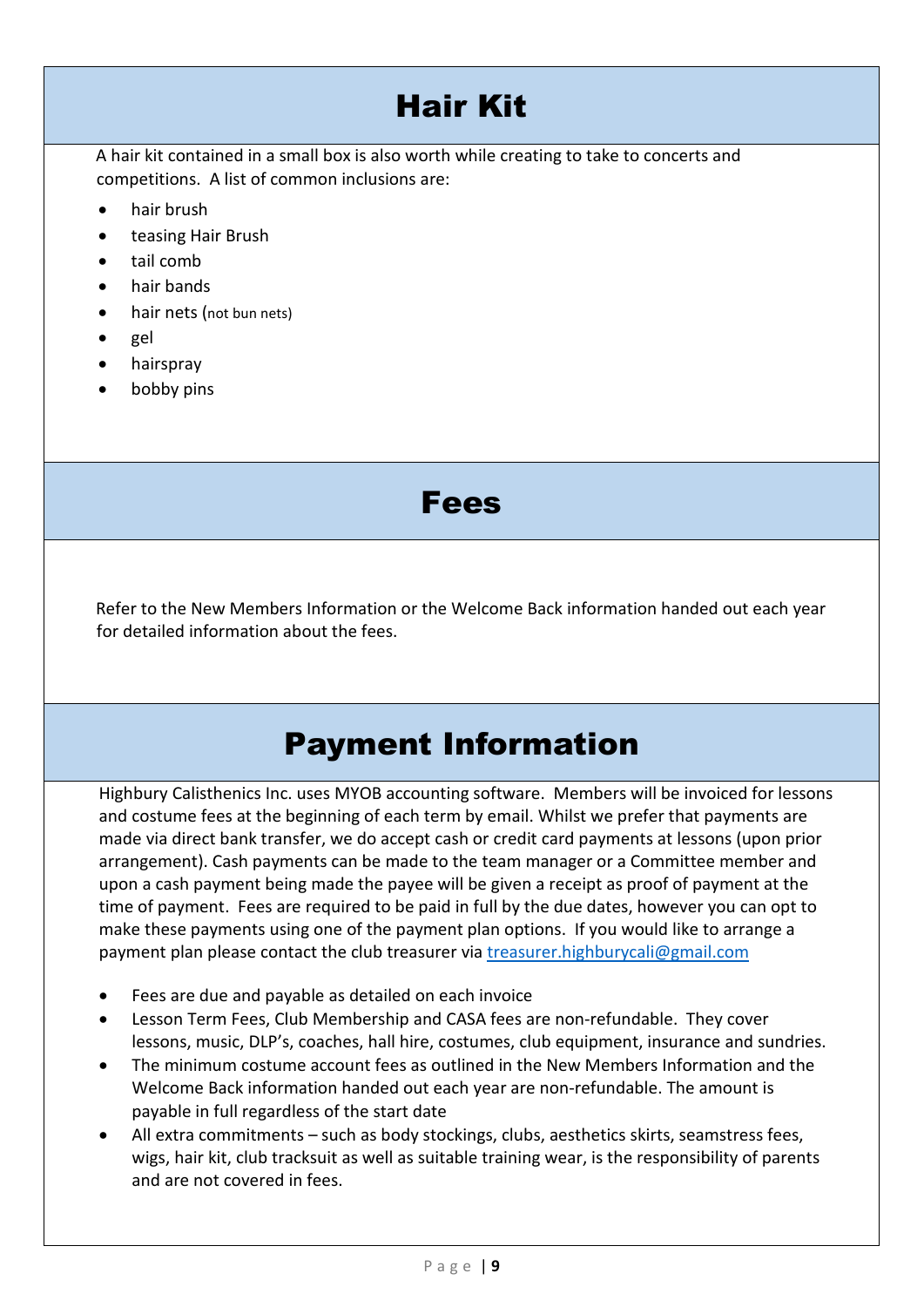#### **Bank Details:**

Bank: Bank SA Modbury BSB: 105 135 Account No: 506 339 940 Account Name: Highbury Calisthenics Inc

Our Club is a not for profit organisation. To continue to operate successfully, we need all members to pay their fees on time, to aid us in keeping up with the costs of running the club year round. If you are experiencing financial difficulty, or have any queries about your payment obligations, please contact our treasurer via email at treasurer.highburycali@gmail.com. If you would like to speak to the treasurer please email your contact details and query and your call will be returned in due course.

#### **Missed Lessons**

Any lessons missed by a student will still be included in their term fees and payment is still required. Extended absence due to extenuating circumstance may be considered by the committee for fee exclusion. Please apply to the committee in writing for consideration. Lessons cancelled by the club or coach will be utilised at an alternative time during the year..

#### Overdue Fee Procedure

<span id="page-9-0"></span>If payment has not been received within a further 14 days of the invoice due date or you cease making regular payments lesson attendance and/or any attendance to a club run event will not be permitted until fees are paid in full or regular payments are caught up and resume.

Please remember to contact any member of the committee or the treasurer for an exemption if your family is struggling financially.

Continued non-payment of fees will result in debt collection.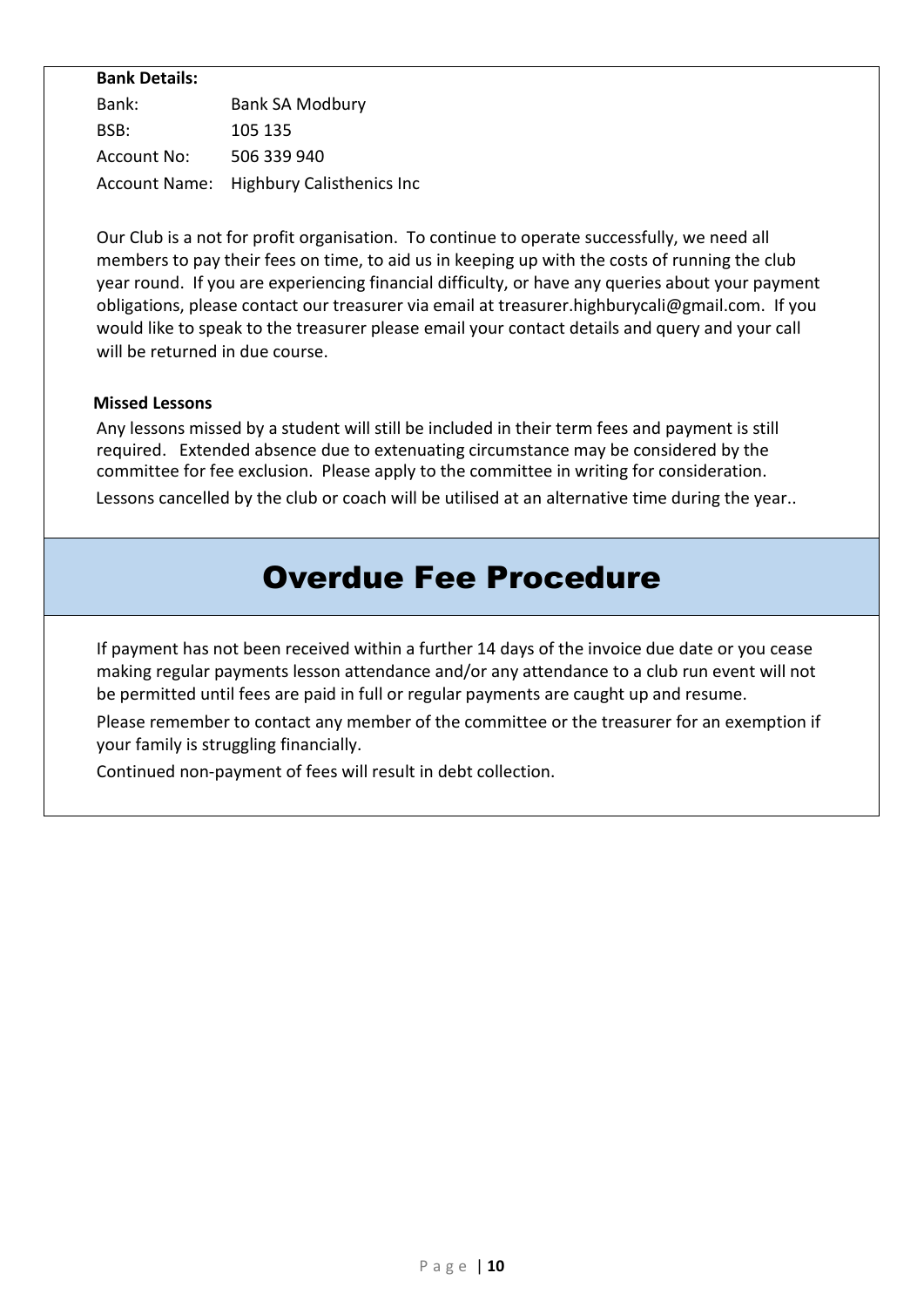#### Important Dates:

# Lessons, Concerts and Competitions

<span id="page-10-1"></span><span id="page-10-0"></span>The Calisthenics year is divided into 4 Terms and runs from October – September.

All Members of the club, except Tinies, take part in the CASA Black leotard competition held at the Royalty Theatre during May.

Our Club runs a two night cali camp around June of each year. Sub-Juniors – Seniors are encouraged to attend the two night camp and tinies are encouraged to stay for the day on the Saturday. Cali camp has proven to be a highlight for our girls – a great time for team bonding and skill development. Our Club Preview concert is usually held at the Dame Roma Mitchell Centre around June/July.

The CASA State Championships run at the Royalty Theatre, are held around the end of July to September and are the main event in the Calisthenics year.

A celebratory concert is held around the end of September.

To finish off the year and to acknowledge the achievement of the members a Presentation event is held around October.

#### **All dates, times and venues are advised closer to these events by your Coach or team manager.**

All our teams practice during school terms, as well as April and July school holidays. Please consider this when planning family holidays. If you expect to be absent please advise the Coach and team manager as early as possible.

The lead up to May Competitions, as well as State Championships in July-September is a very important time in our club and commitment and attendance at all lessons is paramount to the success of our club, your daughter as an individual, the team as a collective, and the performance on stage.

It is expected all participants will attend **ALL** extra practices in the lead up to competitions, as well as stage practice (at Royalty Theatre, dates TBC).

Please refer to your team's facebook group for details regarding when the team will return to lessons after State Championships.

#### **Extra Practices**

All competitive teams will have extra practices as competitions approach. These generally occur from July through to September. All competitive teams will have at least one stage practice at the Royalty Theatre prior to competitions. Attendance at these sessions is compulsory. These times are allocated by CASA, due to the heavy theatre bookings and can fall at any time of the day/evening.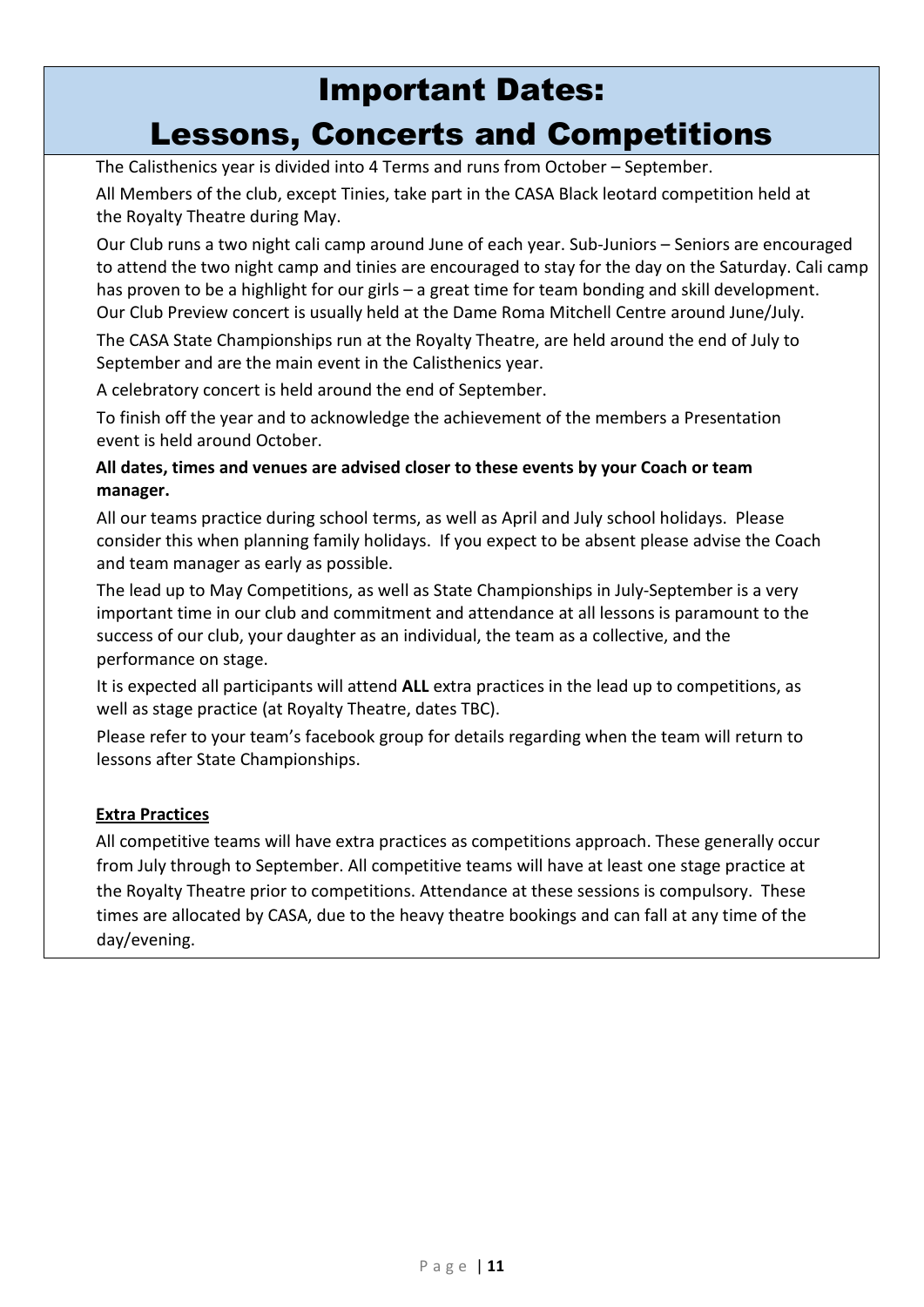## Communication

<span id="page-11-0"></span>Highbury Calisthenics Inc. uses various avenues to communicate with their members. These include;

- Highbury Calisthenics Members only Facebook Group & Team Facebook Groups
- SMS notification system
- **Email**
- Newsletters & Bulletins
- Various Other Apps from time to time

Your team manager is also available at lessons to answer any further questions or queries you have regarding your daughters calisthenics experience at Highbury.

Please email our Club Secretary for general enquiries, or our Club Treasurer for invoicing queries;

Club Secretary: [secretary.highburycali@gmail.com](mailto:secretary.highburycali@gmail.com)

Club Treasurer: [treasurer.highburycali@gmail.com](mailto:treasurer.highburycali@gmail.com)

# <span id="page-11-1"></span>Volunteering and Class Representatives

Volunteers are always welcome with many jobs to be done. The committee and coaches are grateful to all parents, members and supporters who wish to give up their time to assist our club. There are many ways you can volunteer at our club including joining the committee, being a team manager or Costume Coordinator, assisting with costuming and sequinning, fundraising events (eg cooking BBQs, selling raffle tickets, helping at the club concert).

Each team needs a;

- team manager to assist the coach with relaying important information to parents, attendance record maintenance and general questions.
- Costume Coordinator to oversee costuming needs of the group and guide families in the making of costumes.

Everyone is welcome and the friendships and benefits are endless. Speak to your team manager or Committee member to find out more information about how you can become involved.

#### **Dressmaking, Special Skills, Stage Props, Transportation and miscellaneous**

Do you have a special skill, an artistic flair, experience in building, access to materials like wood and paint, or just a great get in there and go attitude? Well now is the time for you to shine! We need assistance in all areas, from prop and set design, construction, decoration, coordination and transportation.

Please let your Coach, team manager or Committee member know just where your talents lie, or that you just want to be involved. This is a great way to bond with the other parents and friends within the club, especially if you're not a sewer.

**If you enjoy sewing and would like to be one of our dressmaker contacts please let your Team Costume Coordinator, team manager or Committee member know and we can give you some more information.**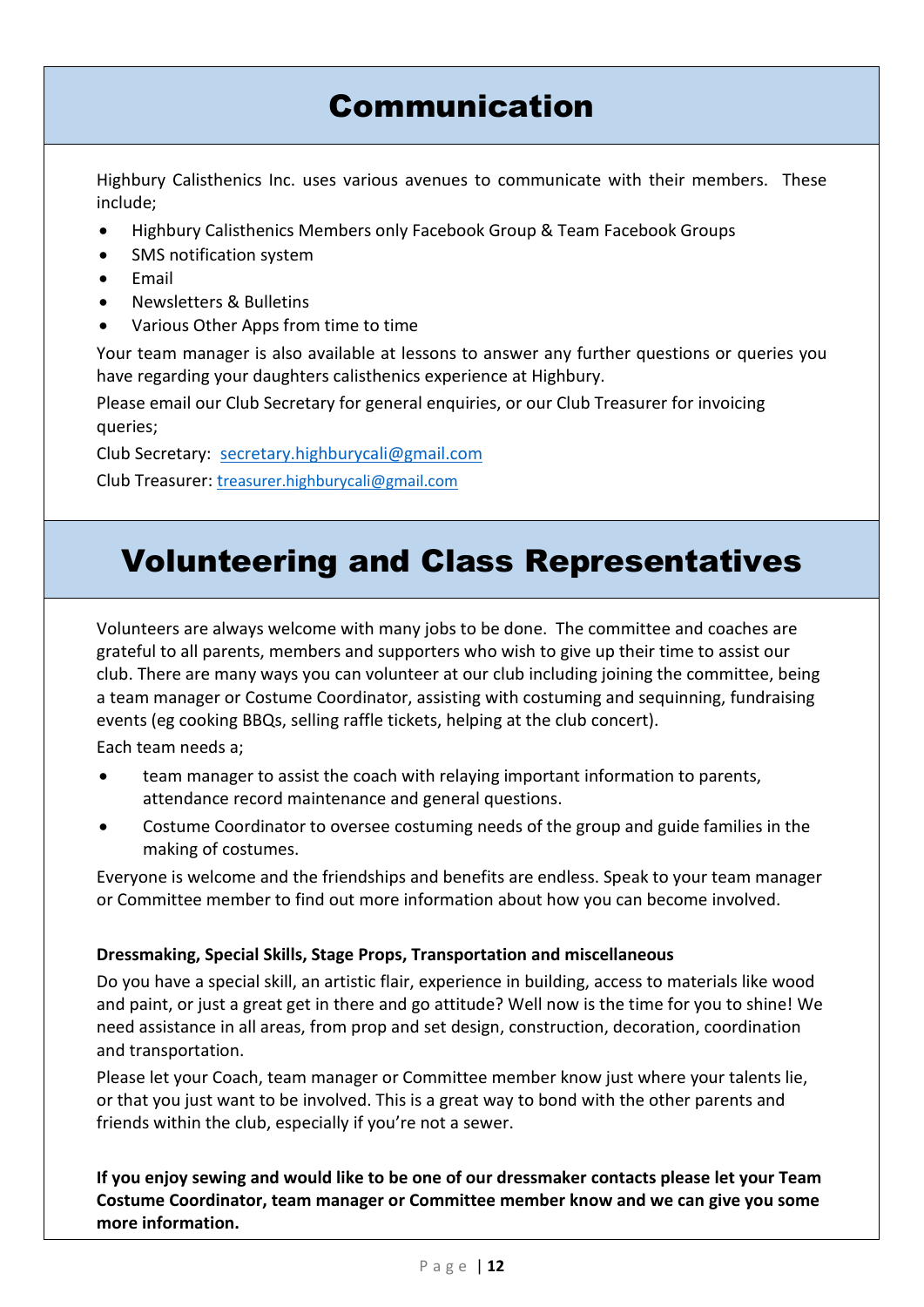# Code of Conduct

- <span id="page-12-0"></span>Be a good sport and commit to your team, and their success.
- Let the coaches coach. All decisions made regarding team placement are at the coach's discretion, with assistance from our Coach Co-ordinator (or an alternatative representative from time to time). No futher discussion or correspondence will be entered into unless it is questions regarding how individual participants may improve their skill level.
- Respect the facilities of the Hope Valley Institue (Highbury Hall), Ardtornish Gymnasium, the Royalty Theatre and any other venue(s) used from time to time. Please make management aware if you have found any problems/issues so they can be addressed promptly.
- It is the parent/guardians responsibility to be aware of and committed to all compulsory club events and competitions, as well as prepared for term fee due dates, extra lessons and stage practices.
- Mobile phones are to be left in bags at all times.
- All valuables taken to lesson are done so at own risk.
- No profanity, or abusive language will be tolerated.
- Treat all participants from our club with respect regardless of their gender, ability, cultural background or religion.
- We strongly discourage withholding a child from lesson as a form of punishment, as this also affects their team mates.
- Smoking is prohibited within 10 meters of the entrances of our practice venues.
- Act respectfully towards adjudicators and members of opposing clubs, and respect the adjuicators decision.
- Respect and follow directions of coaching staff, team managers, Costume Coordinators and other Highbury Calisthenics Inc. club officials.
- Make no detrimental statements (including on Social Media such as, Facebook, Twitter, Instagram etc) in public about our club, participants or coaches. Please respect all other members of the Calisthenics community in South Australia, and interstate, where applicable.
- Follow all rules and requirements set out by Highbury Calisthenics Inc.
- As affiliated members our club complies with all ACF and CASA Codes of Conduct detailed in the AFC Member Protection Document. You can refer to the CASA website at any time at<http://www.calisthenicssa.com.au/forms>

#### Additional Classes and Competitions

<span id="page-12-1"></span>The club encourages individual development through participation in the Calisthenics Skills Program, Graceful Girl Competitions and Solo & Duo Competitions. Coaching is available through the club (at an additional cost).

Graceful Girl Competitions start around March and finish with the CASA Grading and Competitions in and around April/May.

Solo/Duo Competitions start around September and finish with the CASA Gradings and Competitions in and around October/November.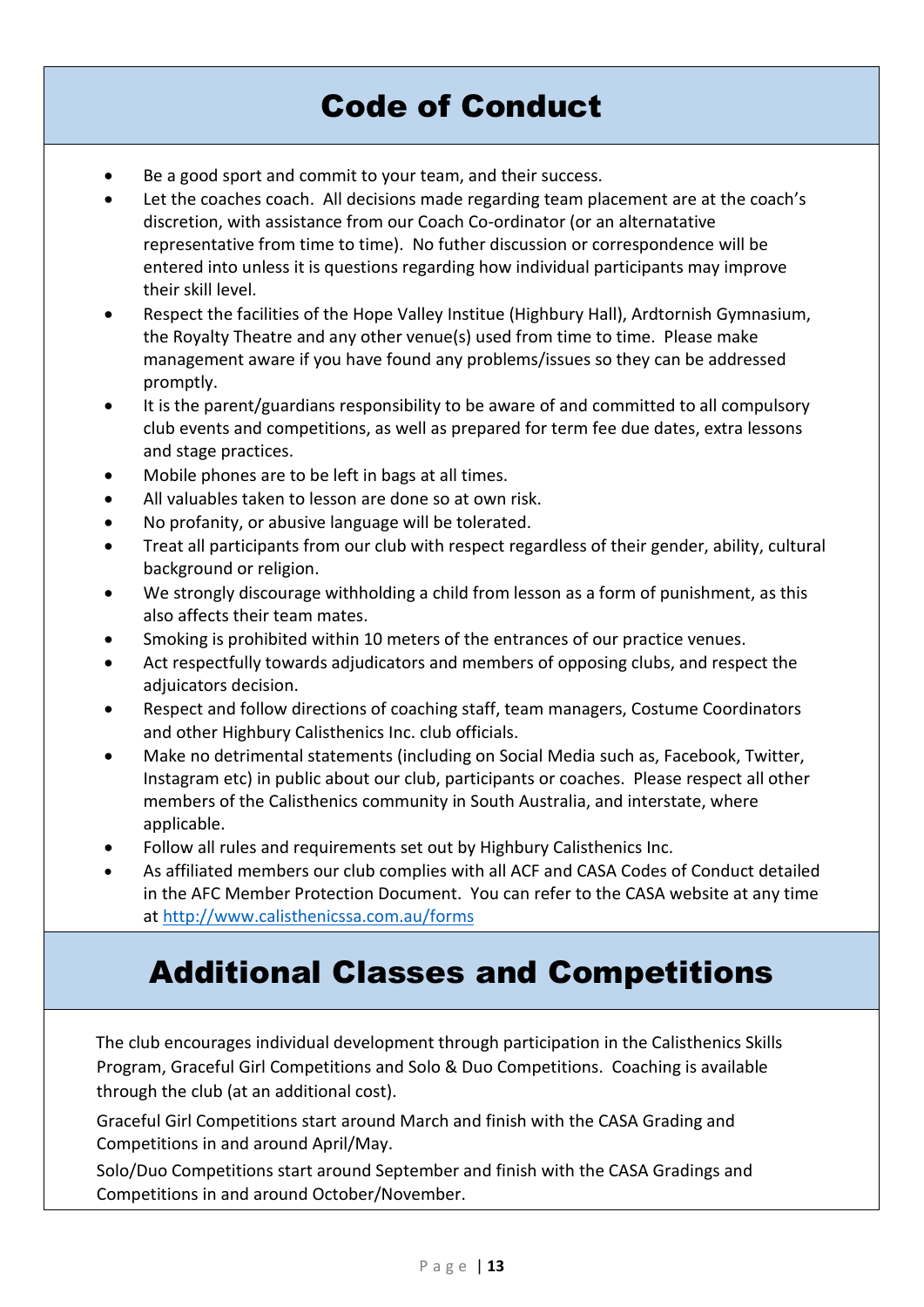Experienced members are also encouraged to stand for selection to State teams (National team or Darwin team). The club is very supportive of the members who are chosen for this special opportunity.

Over the years the club has had representatives in both the National teams and the Darwin Development teams.

National Competitions run through June/July and Darwin Competitions run through September.

<span id="page-13-0"></span>For further information, please see your team manager, Coach or Committee member.

# Duty of Care

It is the expectation that parents enter the venue in all levels (except seniors) to collect their children. Coaches and team managers will not allow any child to leave the hall without a parent. It is an opportunity for team managers to also pass along any information to the parent that is required

## Siblings

<span id="page-13-1"></span>It is the expectation that all siblings not taking part in a lesson are the parent's responsibility for supervision. It is not appropriate to leave siblings unsupervised at a training venue.

# Child Protection Policies

<span id="page-13-2"></span>All Members and club volunteers over the age of 18+ - including committee members and executives, coaches, class assistants, team managers, backstage helpers, dressers and costume coordinators, are required, under child protection policies to have a valid Working with Children Check (formally a DCSI check).

Please contact our Member Protection Officer for further details about obtaining a Working with Children Check. This is a free service for volunteers.

During competitions, at no stage are parents allowed back stage. All girls are taken down by their coach or class assistant, and met at the end, in the foyer or as anounced during the event.

During concerts only listed volunteers are allowed backstage.

These practices are in place to protect our children(s) safety and welfare and are paramount.

As affiliated members our club complies with all ACF Child Protection Policies detailed in the ACF Member Protection Document. You can refer to the CASA website at any time at [http://www.calisthenicssa.com.au/forms.](http://www.calisthenicssa.com.au/forms)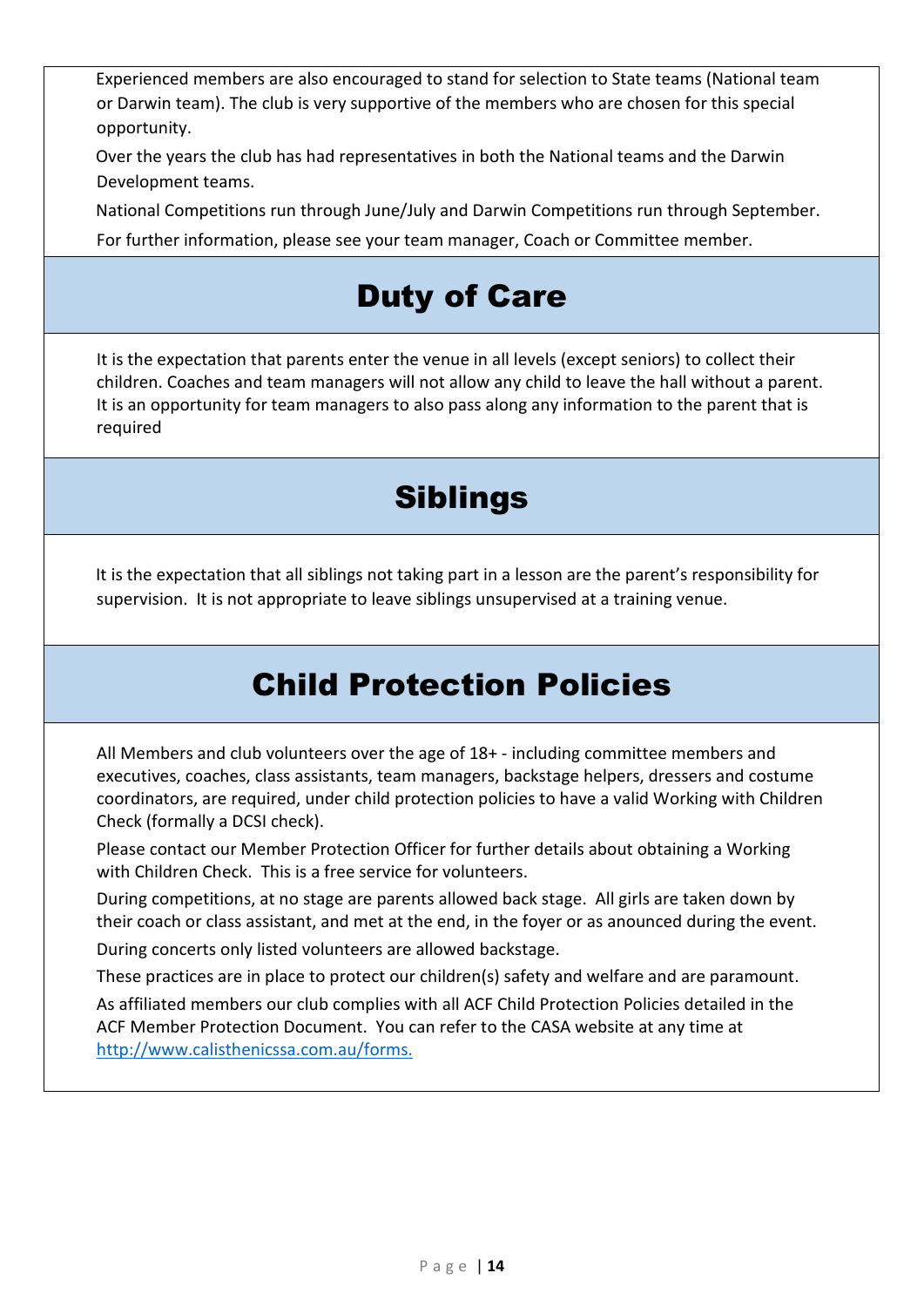# Theatre Duty

<span id="page-14-0"></span>As part of our association with CASA (Calisthenics Association of South Austrlaia) we are required to assist with Theatre Duty in all competition seasons run by CASA (Calisthenics Association of South Austrlaia). These dates will be communicated to our members.

We usually require 4 club members to assist in the running of duties at the Royalty Theatre on Competition Days, which can be evenings or weekends.

These jobs include – scanning entry tickets at the door, working the canteen and assisting backstage in the dressing room. All volunteers must have a valid Working with Children Check.

Our club can be fined up to \$50 per person by CASA, if we are not able to provide enough volunteers. Our club relies on volunteers, and Theatre Duty is one way you can give back to the calisthenics community and our club.

# Weather Policies

<span id="page-14-1"></span>Our club follows the CASA heat policy. Please refer to the link below for further details http://www.calisthenicssa.com.au/forms

Please ensure you dress appropriately in warm (and cool) weather for training inside the venue. Please wear appropriate footwear into/out of practice, and label all belongings.

## Complaint Procedure

<span id="page-14-2"></span>While it is not expected that members will encounter difficulties it is necessary for a grievance procedure to be available. If a member is not happy with a decision or behaviour of an individual and feels that they have not been fairly treated the following actions can be considered:

- 1) Approach the president, coach, committee member or another trusted person within the club. This person should listen, give appropriate information, act as a support person and refer the matter to a mediator if necessary.
- 2) The member decides how they want to handle the complaint by:
	- A) The member wants to take no action
	- B) Sometimes a person wants to be heard and informed and it is not necessary to take informal or formal action
	- C) The member can take informal action where mediation is used to resolve conflict
	- D) If informal mediation is unsuccessful a written formal complaint can be made to the committee. Mediation may again be used, however, if unsuccessful the committee will investigate the issues surrounding the matter and the member will be informed of decisions made in writing.

All complaints will be handled in confidentiality, fairness, respect and timeliness.